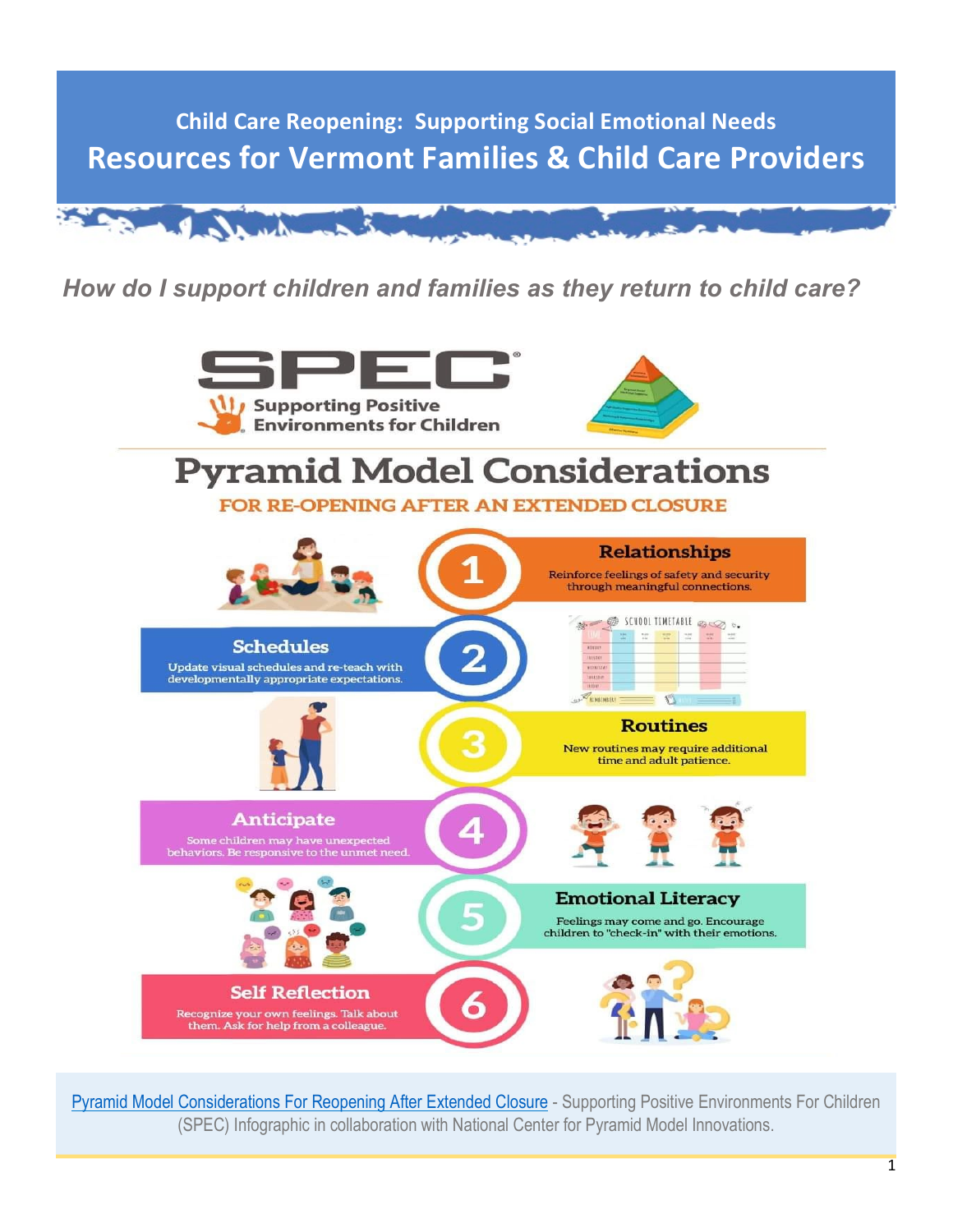

# **Where can I go for supports?**

The resources and contact information below can provide you with services and supports to meet your needs as a family and/or child care provider.

### **[Help Me Grow VT](https://helpmegrowvt.org/)**

Help Me Grow Vermont promotes the healthy development of children (prenatal through age eight) by supporting families and early educators to link children and families to the services and supports they need. A trained child development specialist is available to answer your questions about available community resources and take referrals on behalf of families with children. Dial **2-1-1** *ext. 6,* text **HMGVT** to **898211**, or refer a child or family [here](https://helpmegrowvt.org/form/referral-form).

### **[Children's Integrated Services \(CIS\)](https://dcf.vermont.gov/partners/cis)** or call 2-1-1 ext. 6

CIS offers supports to families and child care programs that help ensure the healthy development and wellbeing of children, pre-natal through age 5 including home visiting, early intervention, specialized child care (up through age 12) and early childhood and family mental health treatment and some consultation to child care providers.

### **[Community Mental Health Providers](https://mentalhealth.vermont.gov/individuals-and-families/designated-and-specialized-service-agencies)**

Community mental health agencies can provide a variety of mental health services and supports to children and families, including individual and family therapy, service planning and coordination, parenting support, behavioral consultation, community and skill-building supports, and psychiatry.

### **[Vermont Parent Child Centers](https://dcf.vermont.gov/partners/pcc)**

Services include early childhood supports, home visits to families with young children, playgroups, parent education, parent support, and information and referral.

### **[VT Agency of Education \(AOE\), Early Education](https://vels.education.vermont.gov/resources-educators-and-families)**

AOE Early Education division offers support of children, early educators and families through the Vermont Early Learning Standards (VELS) (Birth -Grade 3). Resources include: Early Childhood Special Education Services webpages, VELS educator and family webpages, and Universal Prekindergarten (Act 166) information, and Universal Prekindergarten newsletter (UPK Café) archives. [AOE.UPK@vermont.gov](mailto:AOE.UPK@vermont.gov)

### **[Vermont Crisis Text Line](https://vtspc.org/crisis-text-line/)**

Text "VT" to 741741 for free, confidential support anytime about any type of crisis.